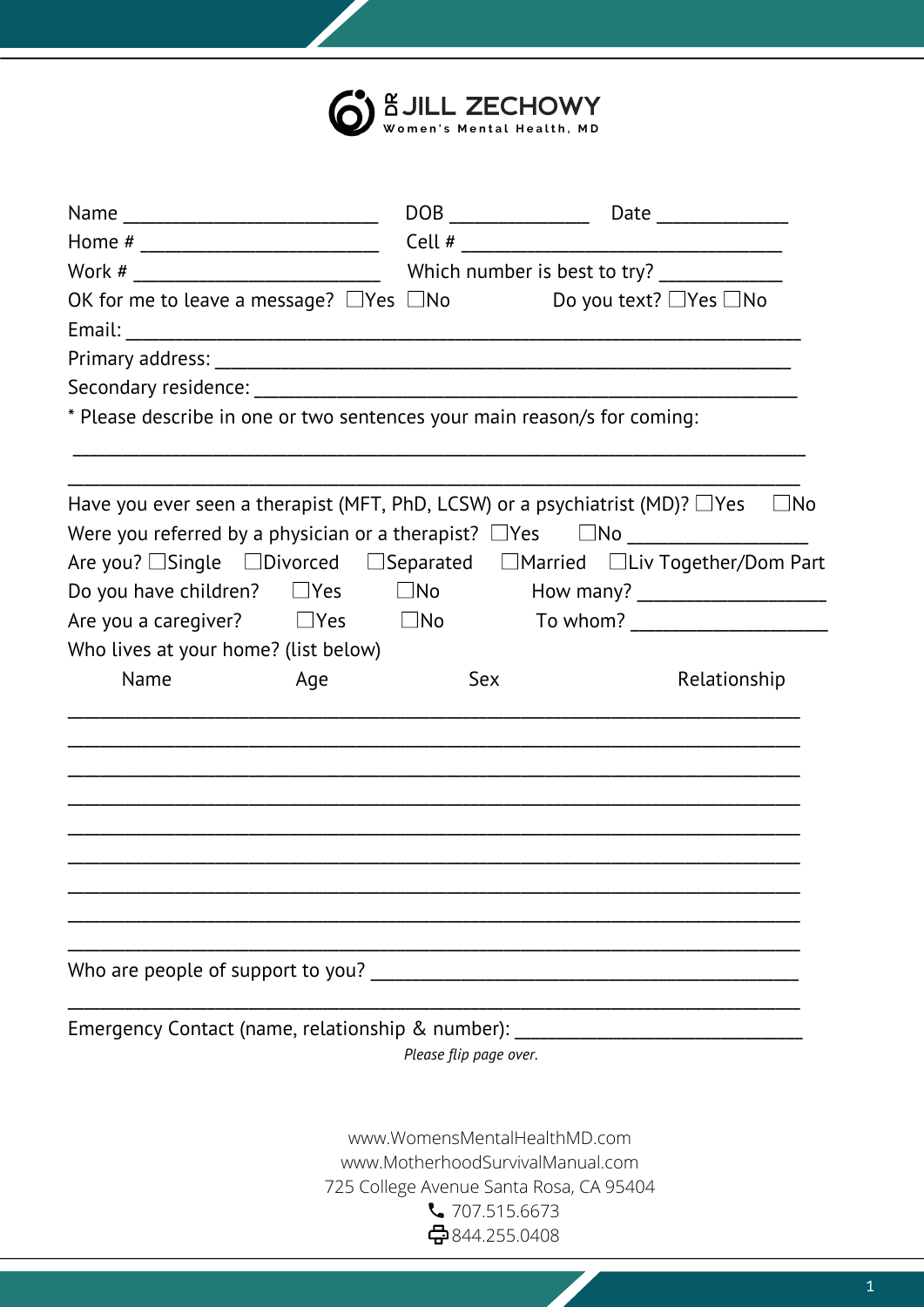| 6 SJILL ZECHOWY |
|-----------------|
|                 |

|                                                          |                            | Commute time: ________________ |
|----------------------------------------------------------|----------------------------|--------------------------------|
|                                                          |                            |                                |
|                                                          |                            |                                |
|                                                          |                            |                                |
| Do you sleep well? $\Box$ Yes $\Box$ No $\Box$ Sometimes |                            |                                |
|                                                          |                            |                                |
|                                                          |                            |                                |
|                                                          |                            |                                |
|                                                          | Do you currently use?      | Have you ever used?            |
| Caffeine                                                 | $\square$ Yes $\square$ No | $\square$ Yes $\square$ No     |
| <b>Tobacco</b>                                           | $\square$ Yes $\square$ No | $\Box$ Yes $\Box$ No           |
| Alcohol                                                  | $\Box$ Yes $\Box$ No       | $\Box$ Yes $\Box$ No           |
| Marijuana                                                | $\square$ Yes $\square$ No | $\Box$ Yes $\Box$ No           |
| Prescription meds                                        | $\Box$ Yes $\Box$ No       | $\Box$ Yes $\Box$ No           |
| Amphetamines or Meth $\Box$ Yes $\Box$ No                |                            | $\Box$ Yes $\Box$ No           |
| Cocaine                                                  | $\Box$ Yes<br>$\Box$ No    | $\square$ Yes $\square$ No     |
| Heroine                                                  | $\Box$ Yes $\Box$ No       | $\Box$ Yes $\Box$ No           |
| Hallucinogens (Acid, LSD) $\Box$ Yes $\Box$ No           |                            | $\square$ Yes $\square$ No     |
| Other                                                    | $\square$ Yes $\square$ No | $\square$ Yes $\square$ No     |

www.WomensMentalHealthMD.com www.MotherhoodSurvivalManual.com 725 College Avenue Santa Rosa, CA 95404 707.515.6673 844.255.0408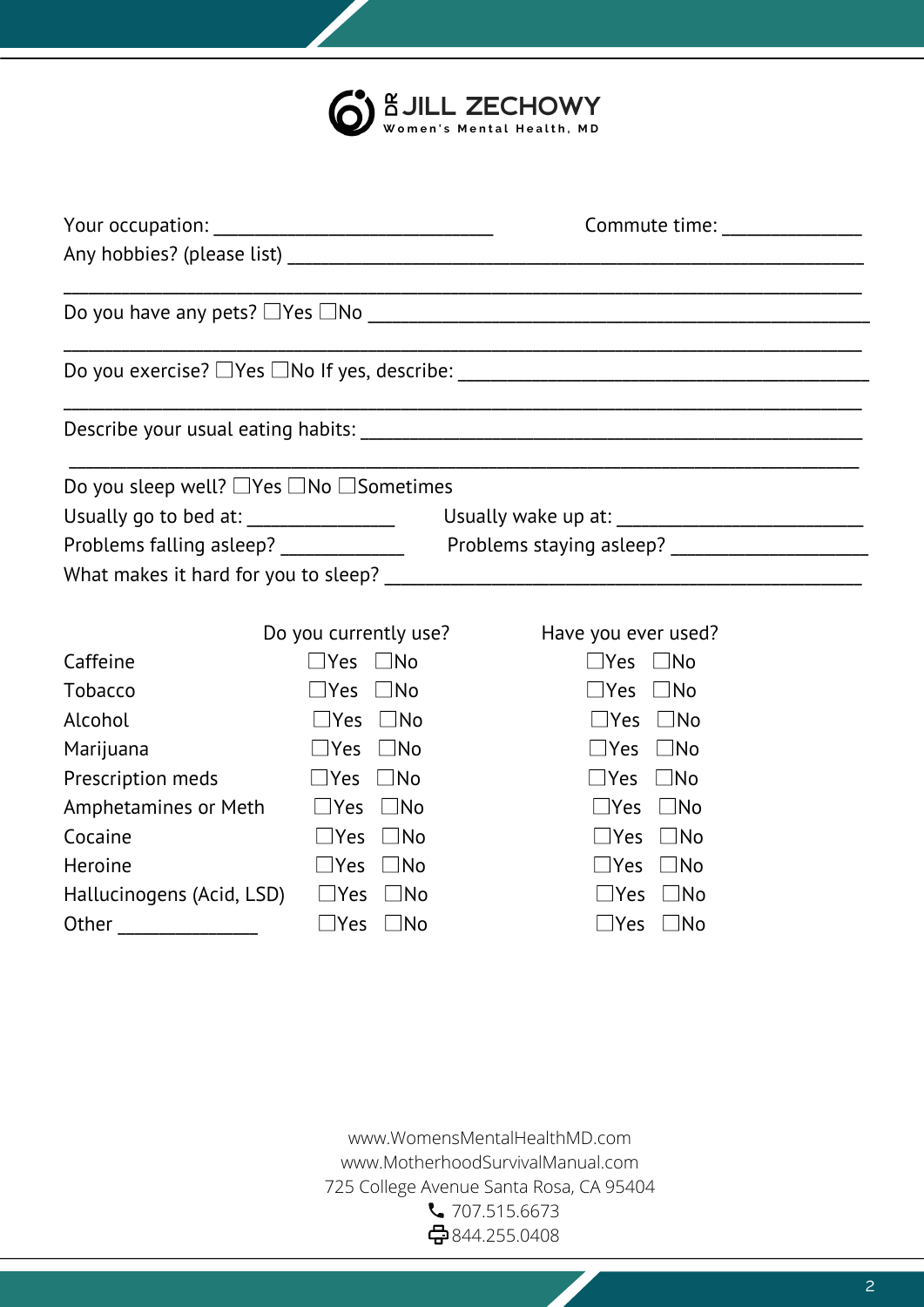

|                                                                                                                                                                                                         | Number: Number:                                                                                                                                       |
|---------------------------------------------------------------------------------------------------------------------------------------------------------------------------------------------------------|-------------------------------------------------------------------------------------------------------------------------------------------------------|
| <b>Medications:</b>                                                                                                                                                                                     |                                                                                                                                                       |
| Have you ever taken medication to improve your mood (antidepressants)?<br>Have you ever taken medication to help with anxiety or panic attacks?<br>What have you tried in the past? (please list below) | $\Box$ No<br>$\sqcup$ Yes<br>$\square$ No<br>$\Box$ Yes                                                                                               |
| Name of medication How long you tried it Reason for stopping                                                                                                                                            | Did it help?                                                                                                                                          |
|                                                                                                                                                                                                         |                                                                                                                                                       |
| Do you take any medications now? $\Box$ Yes, list below<br>Do you take any vitamins, natural treatments, or over-the-counter remedies?                                                                  | $\Box$ No<br>$\Box$ No<br>$\Box$ Yes<br>List all medications / supplements Dosage & frequency Reason you take it                                      |
|                                                                                                                                                                                                         |                                                                                                                                                       |
| Do you have any allergies to medications?<br>If yes, to what medication/s?                                                                                                                              | $\Box$ No known drug allergies<br>_lYes<br>Describe reaction:                                                                                         |
|                                                                                                                                                                                                         |                                                                                                                                                       |
|                                                                                                                                                                                                         | Please flip page over.                                                                                                                                |
|                                                                                                                                                                                                         | www.WomensMentalHealthMD.com<br>www.MotherhoodSurvivalManual.com<br>725 College Avenue Santa Rosa, CA 95404<br>$\sqrt{707.515.6673}$<br>←844.255.0408 |